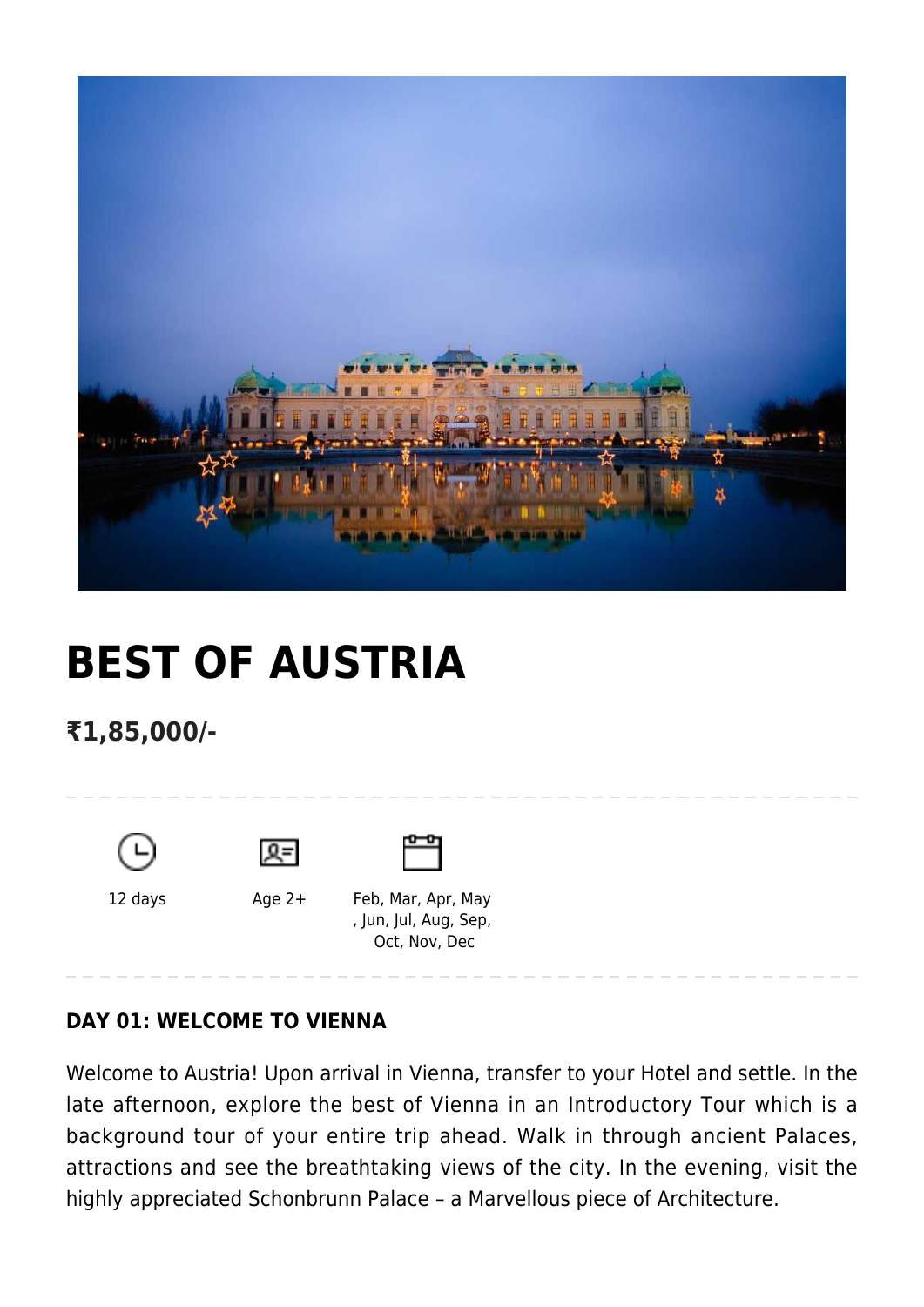

## **DAY 02: WACHAU VALLEY TOUR WITH BELVEDERE PALACE**

After breakfast, head out to Experience the Wachau Valley- famous for its Vineyards and Landscapes. Sample some of their finer wines and return back. In the evening, along the way, stop over at Belvedere Palace for a tour of its grand interiors.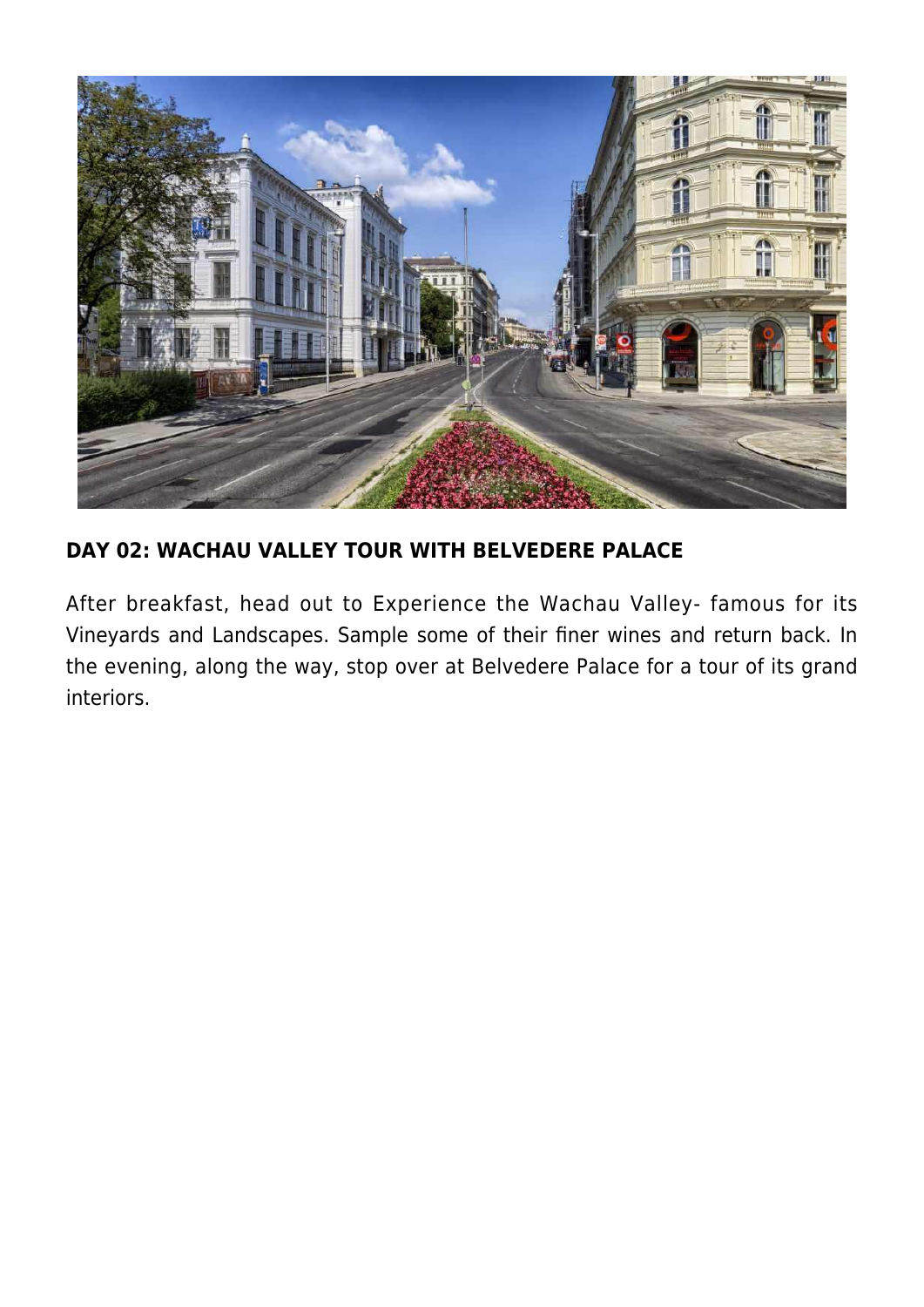

## **DAY 03: TO SALZBURG & SOUND OF MUSIC TOUR**

Leave for your next destination after check out i.e. Salzburg. It has the old town charm and one falls in love with it instantly. The town gained reputation after the historical drama The Sound of Music was shot here. In the tour today, we visit its shooting locations and gaze at the scenic beauty of Salzburg while learning the history associated with it.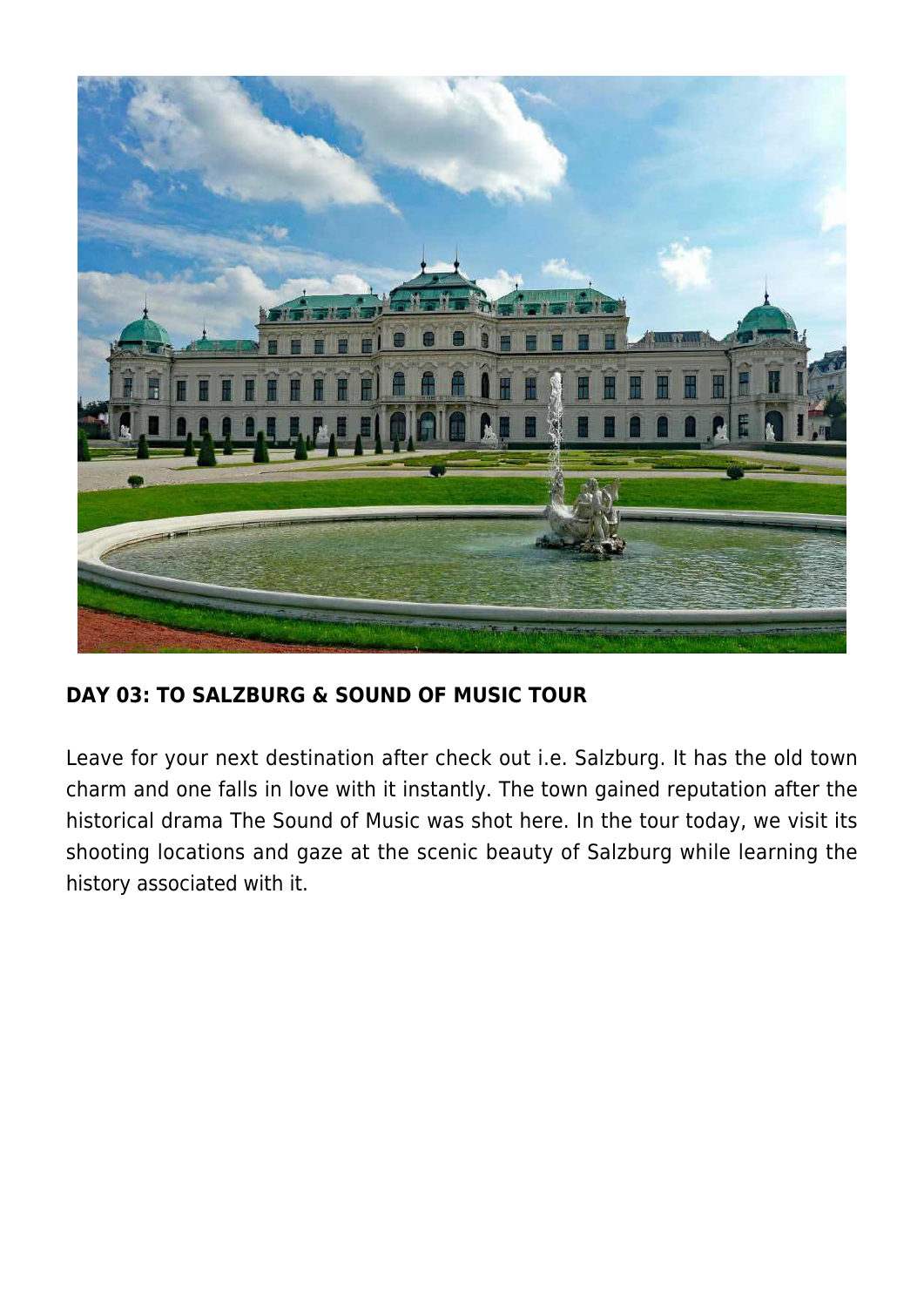

## **DAY 04: EAGLE'S NEST DAY TRIP**

A Journey up the mountains today after the breakfast. We visit the infamous Hitler's resting abode up the Hills. Such is its location and architecture that it is called the Eagle's Nest. Intricate pathways and deceiving routes make for it to be an exciting ride to the abode. Enjoy beautiful views from up top. Return back late the afternoon.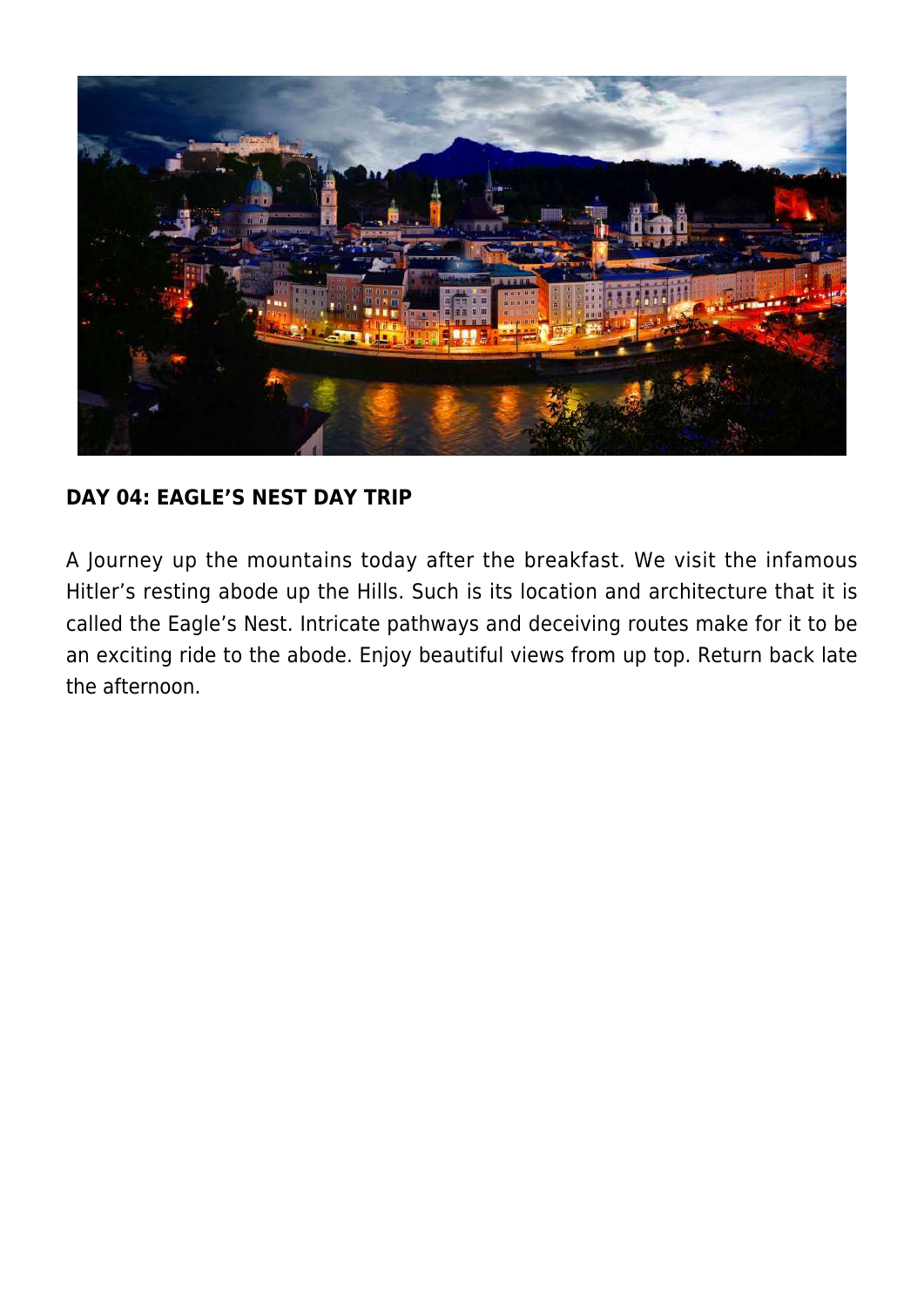

## **DAY 05: TO ZELL AM SEE & TOP OF SALZBURG**

Check out after breakfast and leave for Zell am See – the resort town. This town is ideally located in the foothills of the Alps by the lake. On the way, we visit the very famous "Top of Salzburg" at 3029m Glacier. Snow all around and exciting experiences up high in the sky make it a must visit. Stay overnight by the lake at Zell am see.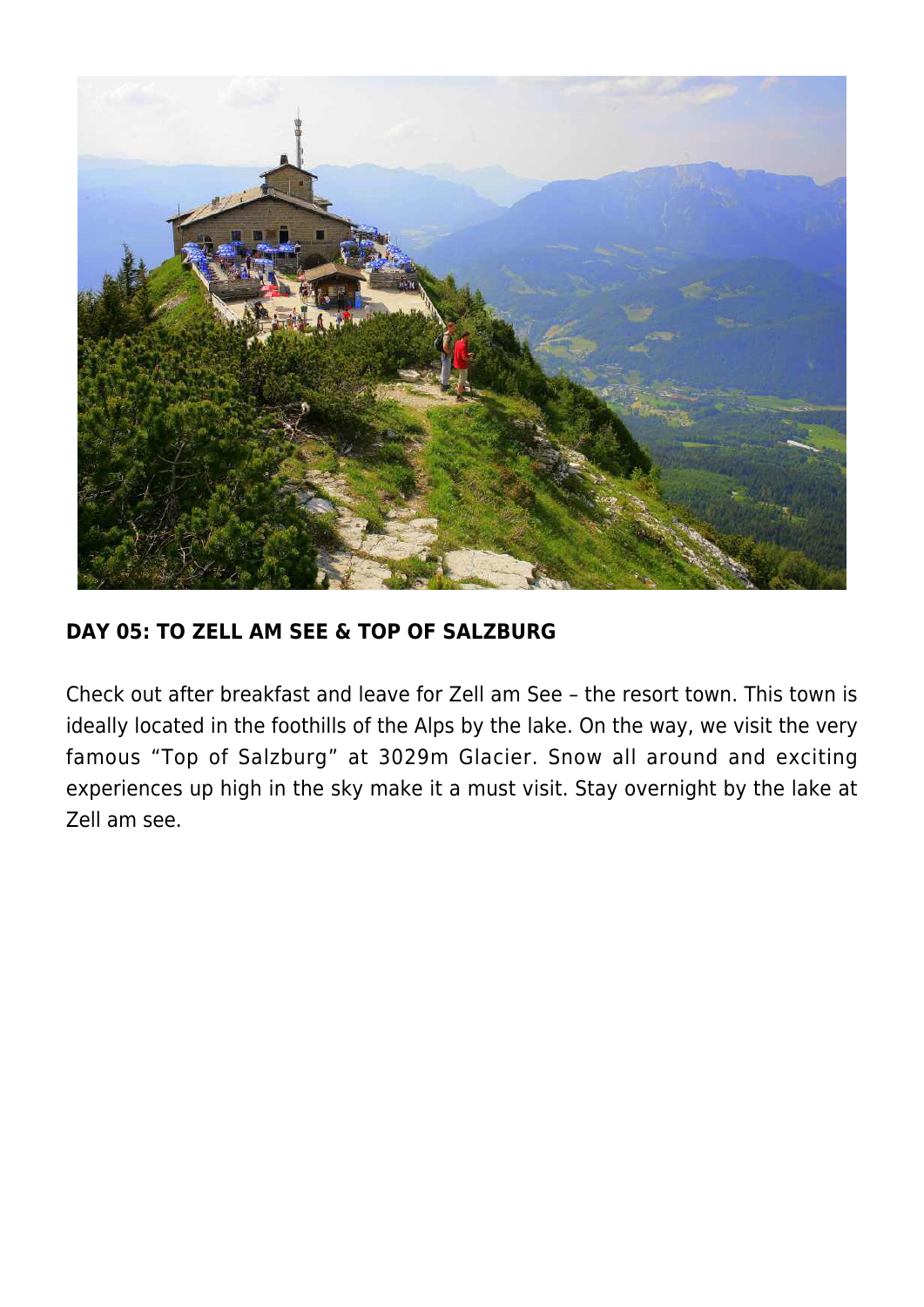

## **DAY 06: CYCYLING TOUR OF ZELL AM SEE!**

The Fresh air in the natural surroundings make for a great day out. Hop on your cycles as we roam about the town for a sightseeing tour. Catch some of the best view points and photograph amazing landscapes.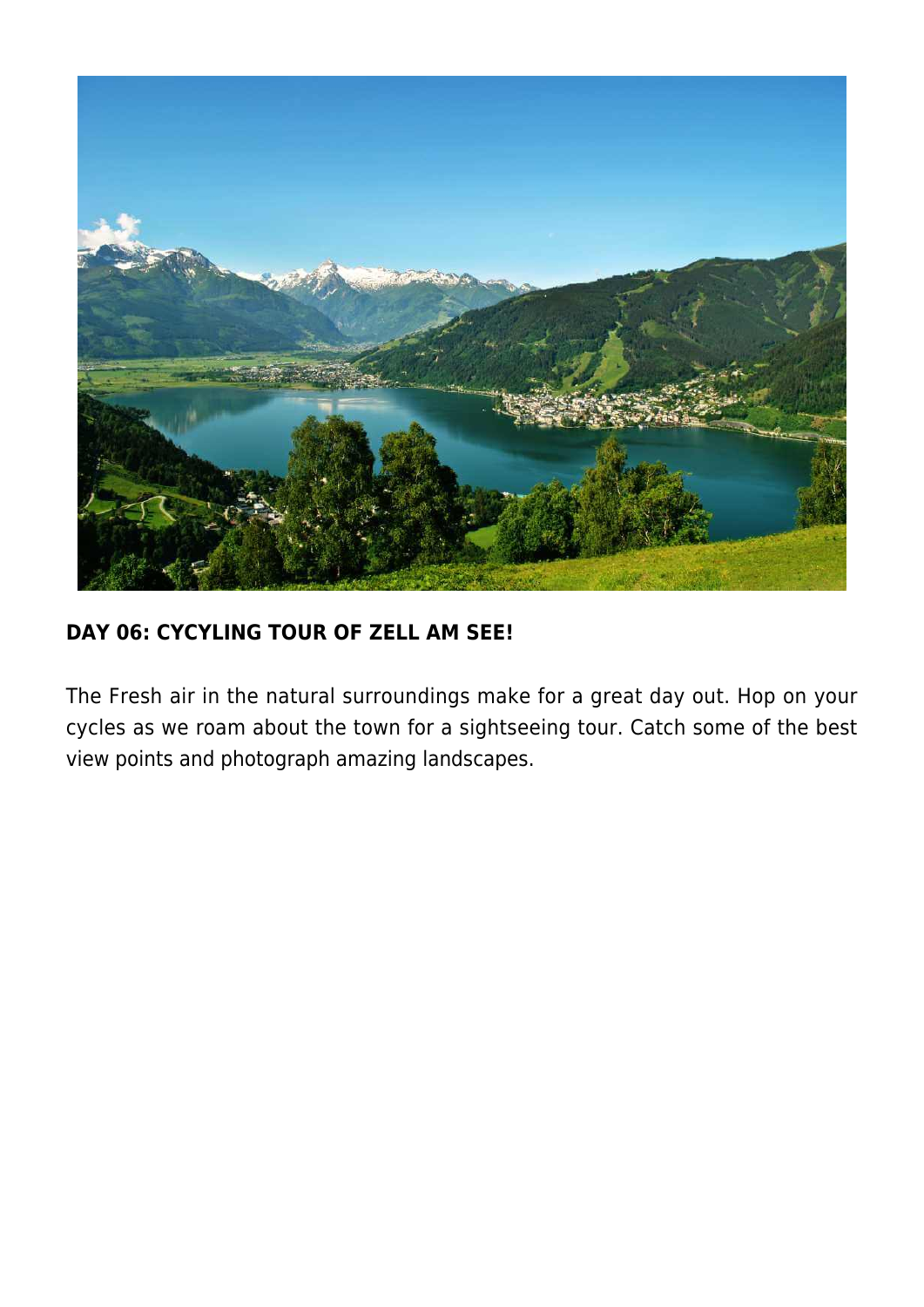

## **DAY 07: TO INNSBRUCK & UP THE MOUNTAINS**

We head forward to Innsbruck today. Gem of a town located in the Alps is a must for every traveller to Austria. After check in, leave for going up the Alpine Heights to Hungerburgbahn. Designed by the Late Zaha Hadid, this architectural wonder gets you up the Alps in no time to enjoy some of the best views of the Alps.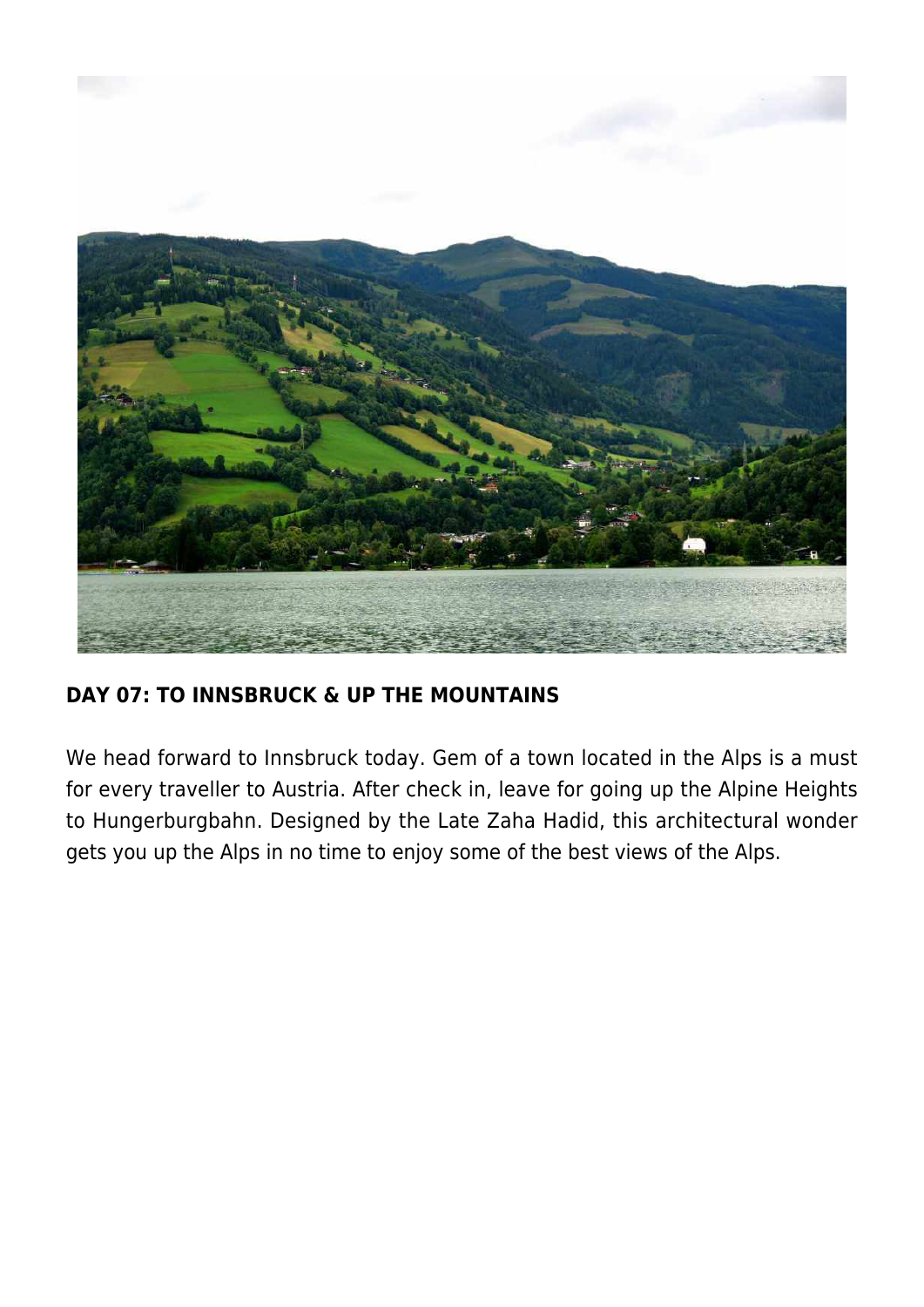

## **DAY 08: SWAROVSKI CRYSTAL WORLD VISIT**

Your visit to Innsbruck isn't complete without Swarovski Crystal World. Leave in the morning for this crystal wonderland. Spellbound designs and great sculptures built out of crystals make for it all to be a fantasy of sort. Return back in the afternoon.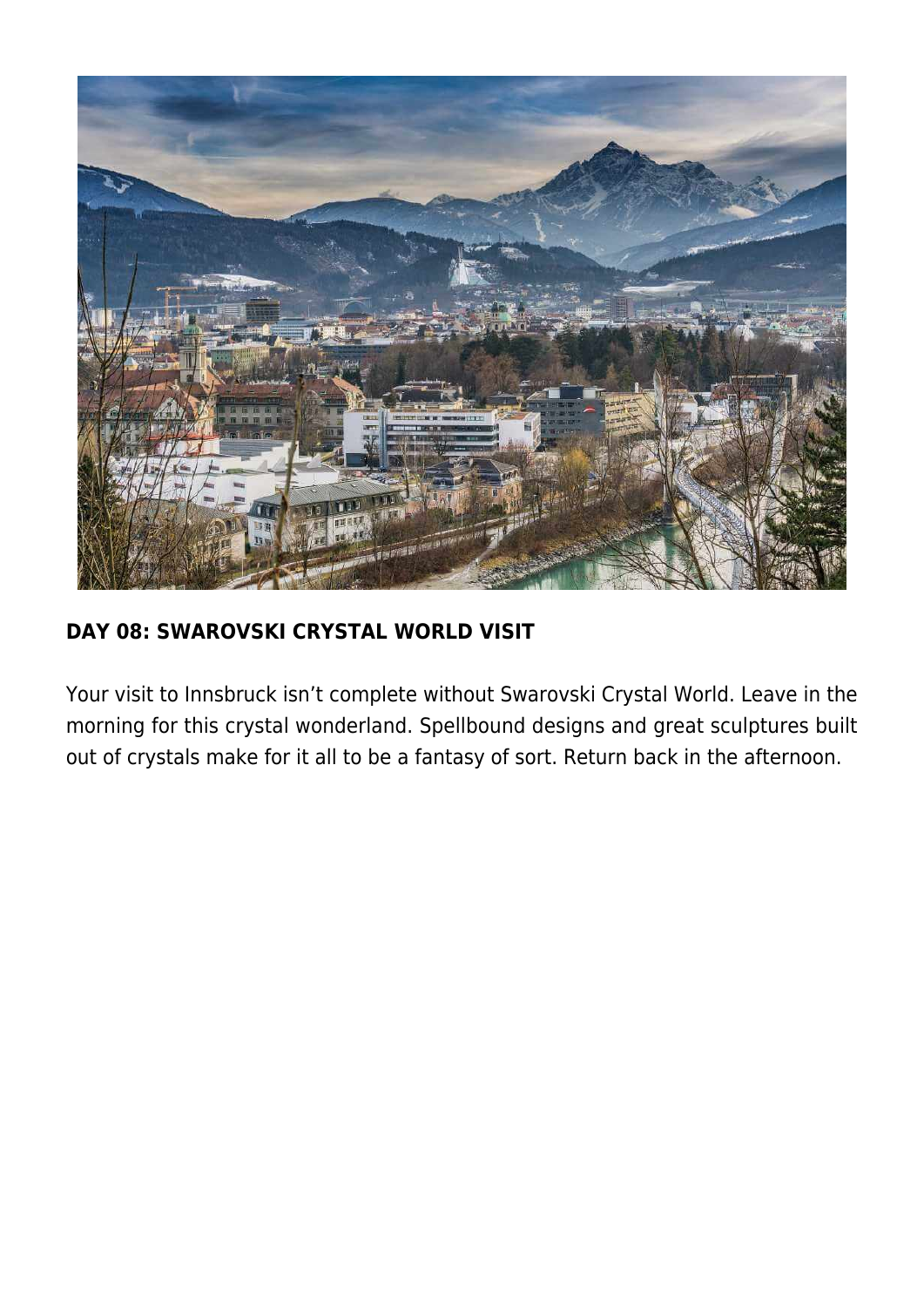

## **DAY 09: TO HALLSTATT**

Leave Innsbruck for the prettiest town of your trip- Hallstatt. Often considered the most beautiful town in the World, Hallstatt is a tiny town located by the lake. The day here is free to explore the lake side cafes and boutiques on your own. You can consider going boating too in the lake.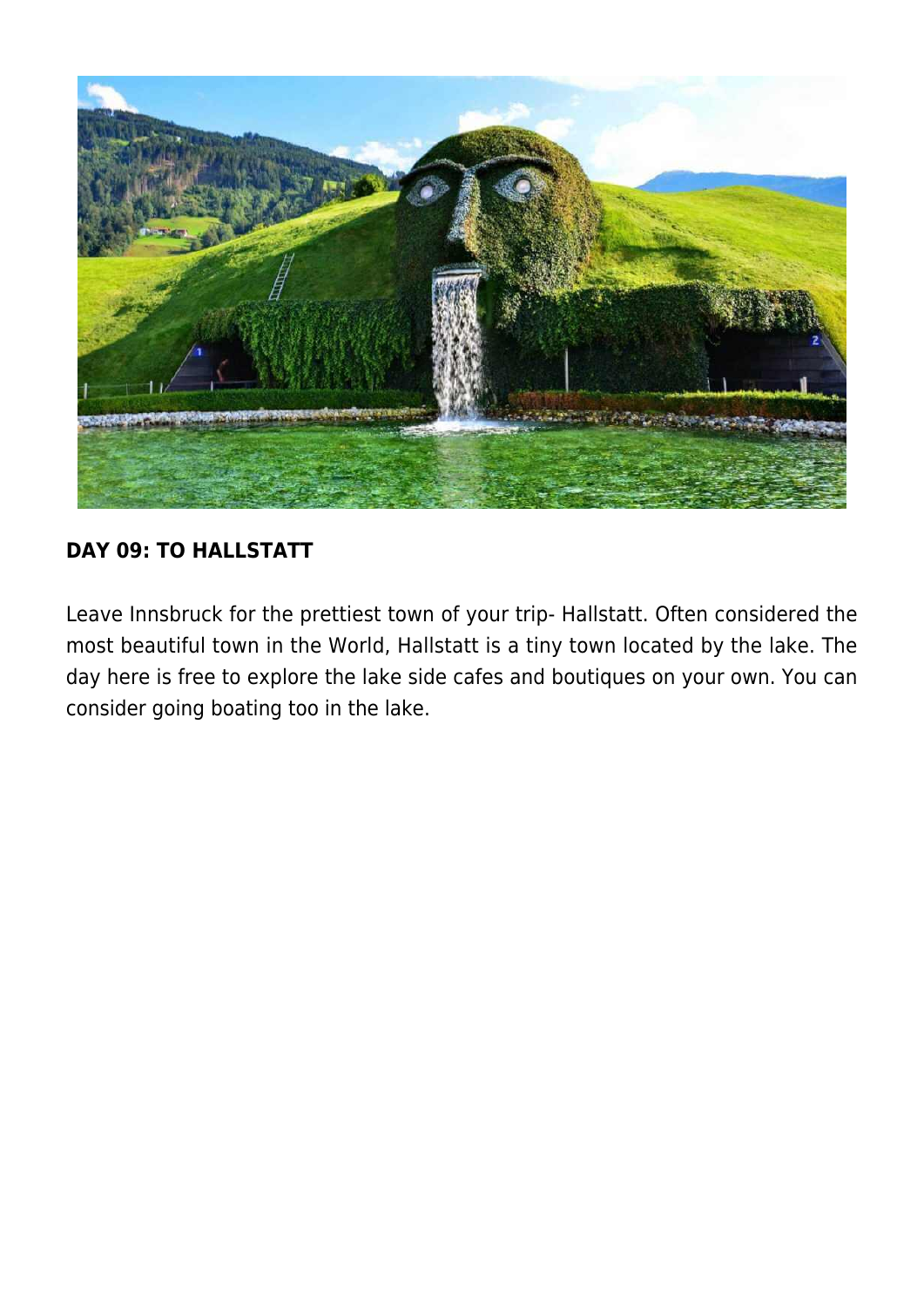

### **DAY 10: SALT MINES VISIT**

One of the attractions in Hallstatt are the Salt Mines. Exploring them, we go deep down the tunnels using trolleys in the dark and learn the process and the hardship faced in the past years to excavate. Return late in the afternoon.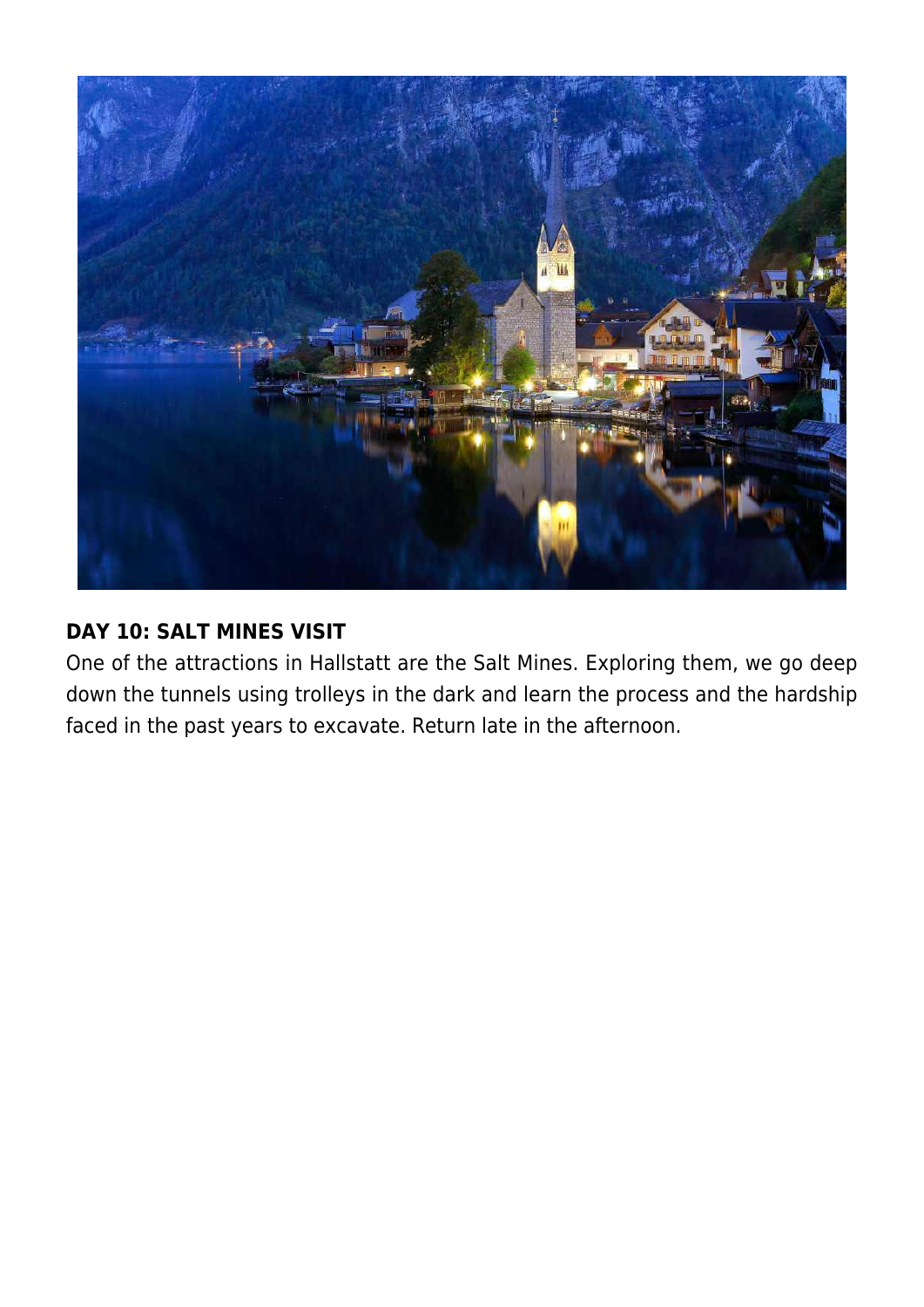

## **DAY 11: LAST DAY IN VIENNA**

Leave Hallstatt for your final day in Vienna today. The day is free for Leisure. You can choose to go shopping or relax away in your hotel. In the evening, a visit to the Grand and Historic Sacher Hotel's Cafe is scheduled. Have its iconic Sacher Cake and Coffee to end the trip of yours on a High Note.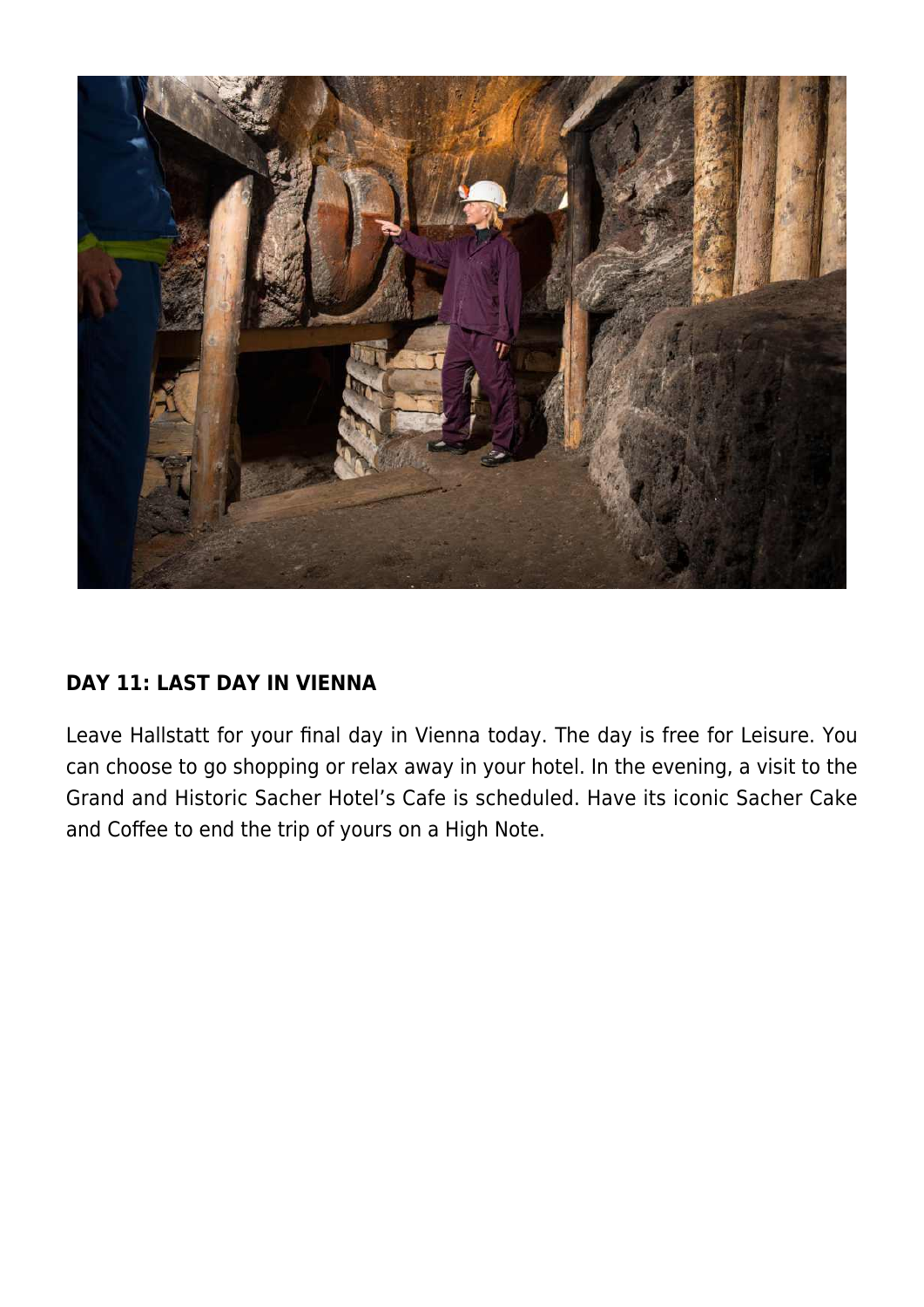

## **DAY 12: LEAVE FOR HOME**

Soak in all the wanderlust you've had in the past days, its now time to leave. We hope the trip would have created enough memories to last you a lifetime.

- **Included** VInternational Flights (Ex:Mumbai)
	- 02 Nights Vienna
	- $\checkmark$  walking tour of Vienna
	- $\checkmark$  Belvedere Palace tour
	- 02 Nights Salzburg
	- Wachau Valley Tour
	- $\checkmark$  Sound of Music Tour